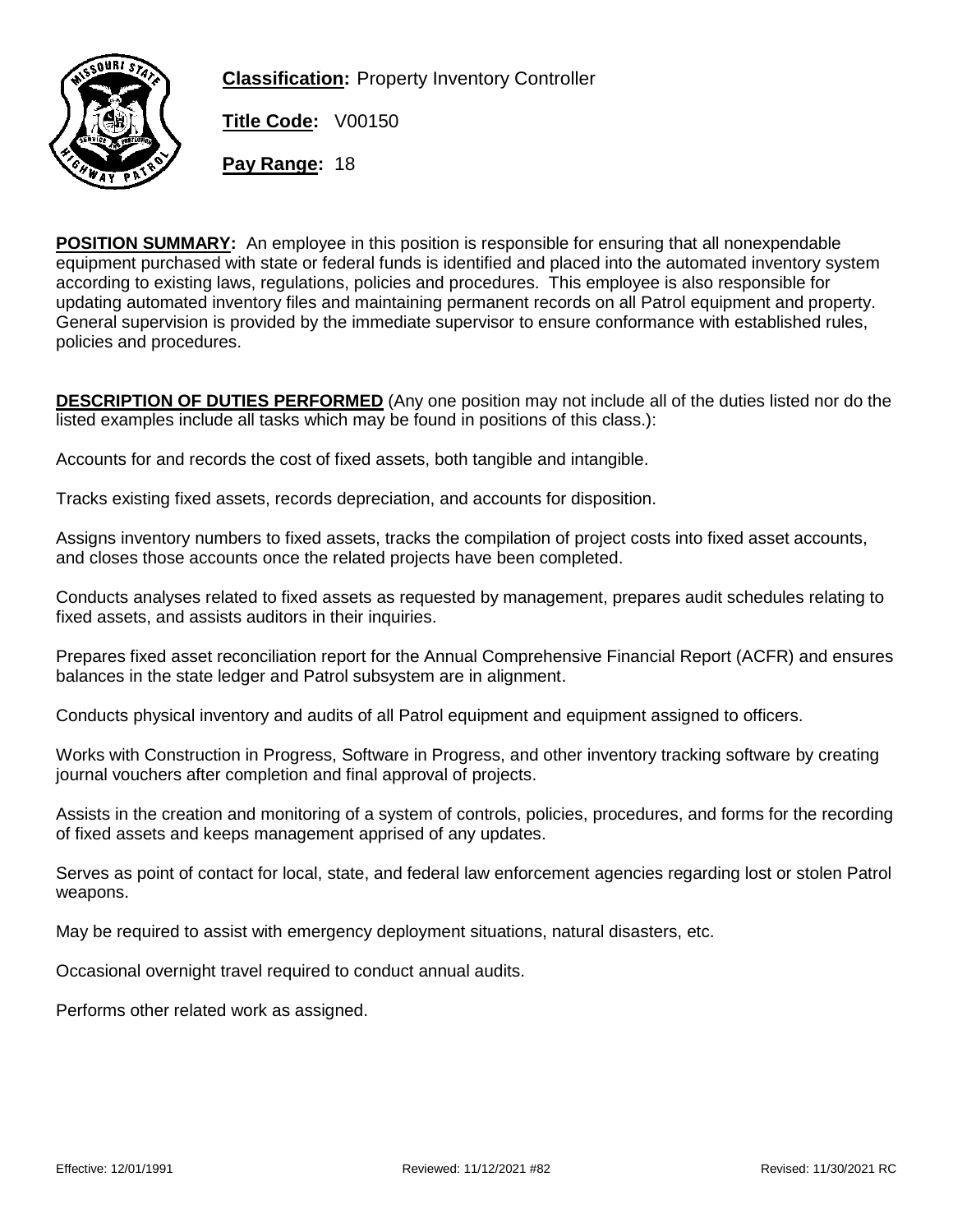REQUIRED KNOWLEDGE, SKILLS, AND ABILITIES: Knowledge of inventory methods and procedures.

Knowledge of bookkeeping principles and practices.

Knowledge of modern office practices and procedures.

Knowledge of the uses and applications of automated data processing systems. Ability to operate basic office equipment.

Ability to organize and plan work effectively.

Ability to understand and follow written and oral instructions.

Ability to work independently.

Ability to make decisions in accordance with laws, policies and regulations and apply these to work problems.

Ability to exercise judgment and discretion.

Ability to handle restricted and confidential information in a professional manner and maintain the information as such.

Ability to communicate in English clearly and concisely, both orally and in writing.

Ability to establish and maintain harmonious working relations with others.

Ability to move, lift, and/or carry objects more than 50 pounds.

Ability to learn to safely handle weapons and to gain knowledge of general firearms safety rules.

Ability to work with material that may be of a sexual nature relating to criminal activity (e.g., written material, photographs, and/or verbal language, etc.).

Ability to work hours as assigned.

MINIMUM EXPERIENCE AND EDUCATION REQUIRED (The following represents the minimum qualifications used to accept applicants, provided that equivalent substitution will be permitted in case of deficiencies in either experience or education.):

Possess a Bachelor's degree

OR

Possess an Associate's degree and two years experience experience in fiscal or inventory controls, procurement, accounting, or bookkeeping

OR

Possess a high school diploma or equivalent and four years experience in fiscal or inventory controls, procurement, accounting, or bookkeeping.